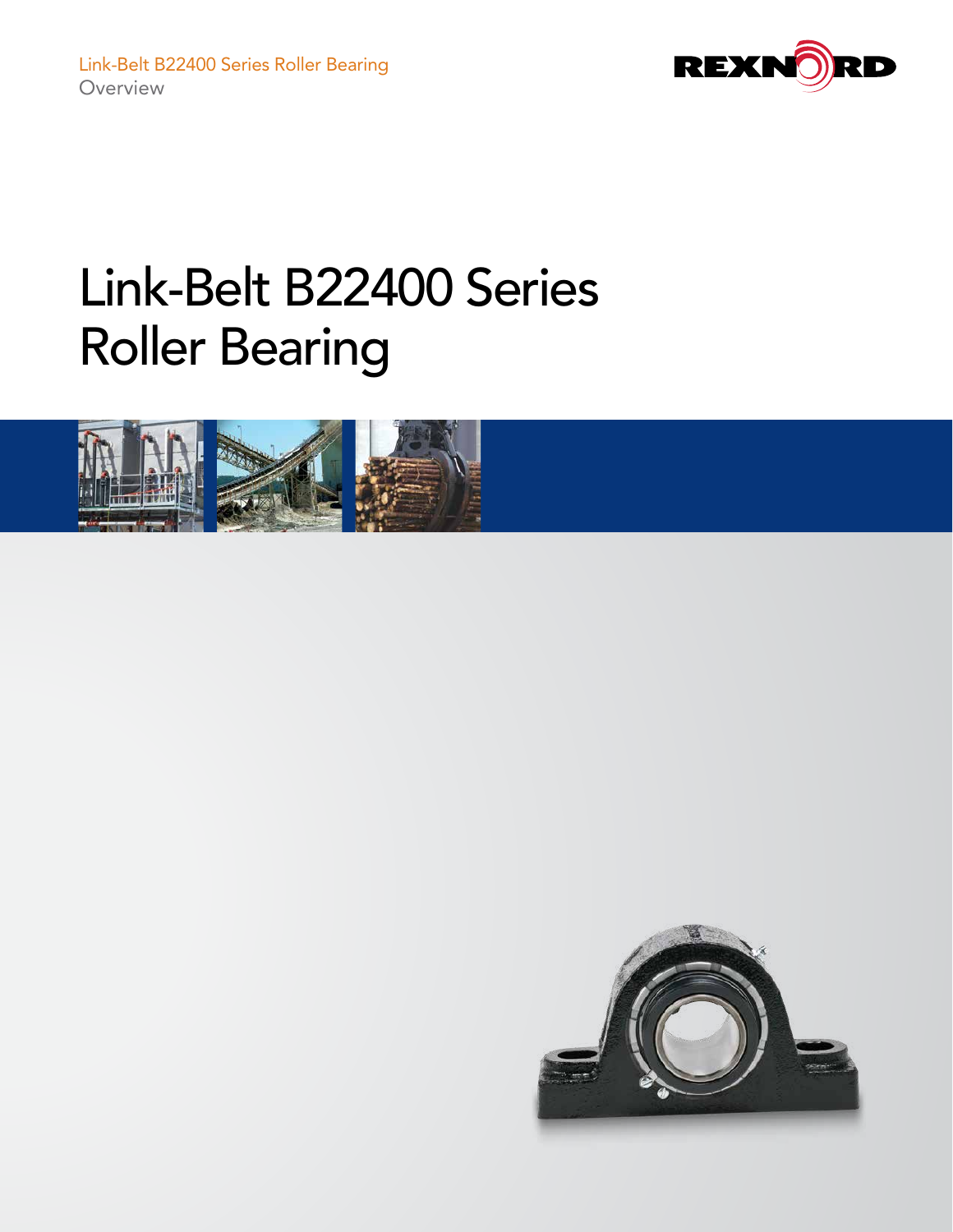

We don't simply understand bearings. We understand your business.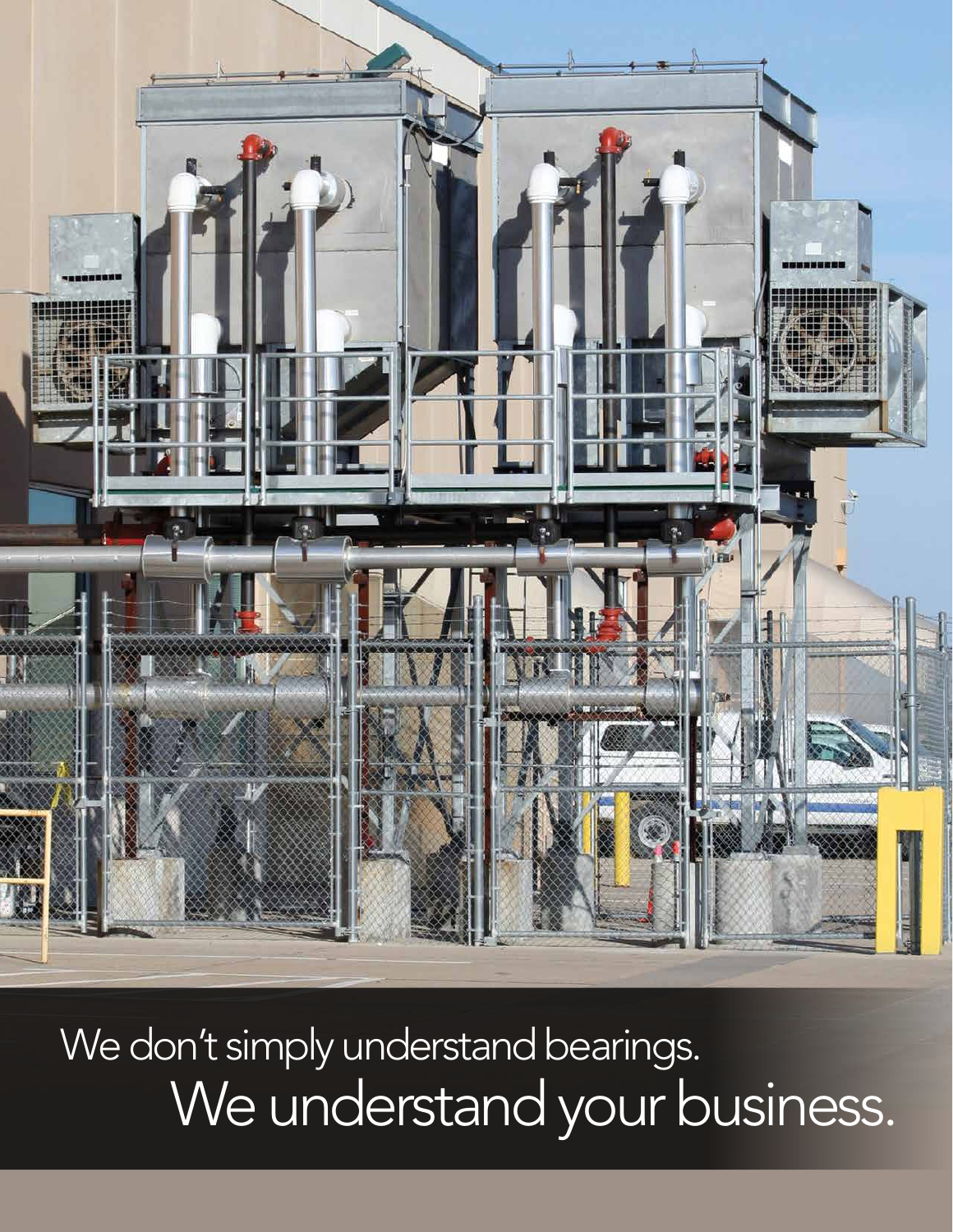

### Link-Belt B22400 Series Roller Bearing

When equipment goes down you lose money — plain and simple. The Link-Belt® B22400 Series Roller Bearing was designed to maximize uptime and minimize changeover time so you can keep your equipment — and your profits — going strong.

B22400 Series Collar Mounted Spherical Roller Bearing Units provide economic and versatile arrangements for supporting shafts carrying substantial radial or combination radial and thrust loads. These units are especially adaptable for conveyors, elevators, general industrial machinery, heavier duty fans and blowers, power transmission applications, ditchers, trenchers, pavers and other such applications. B22400 Series units are easy to mount, sealed, shaft ready, prelubricated and do not require bearing adjustment during mounting.

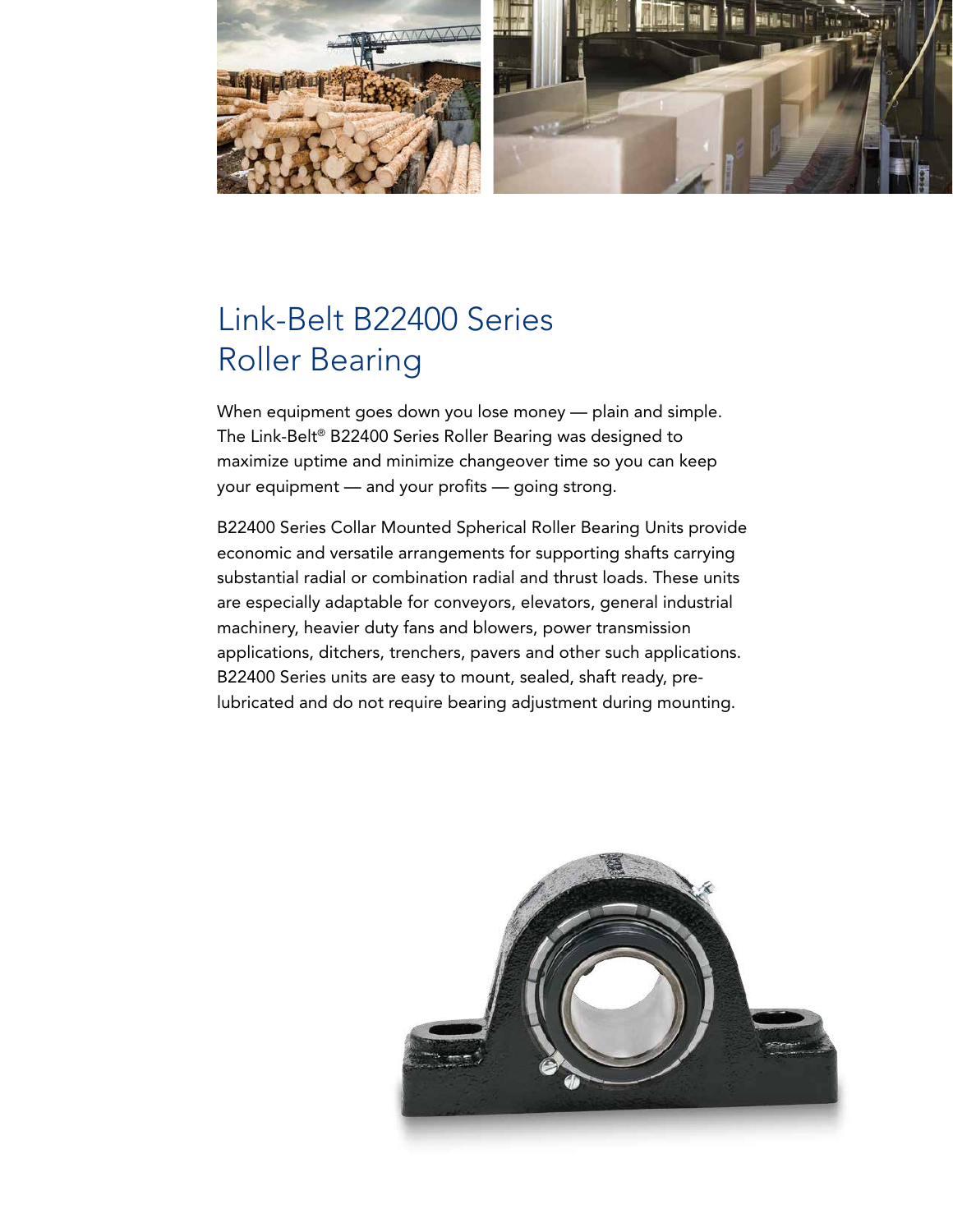# Proven Performer

#### Spherical roller bearings

The unique design of the Link-Belt B22400 Series Roller Bearing incorporates a two-piece outer race that allows for greater load capacity capabilities and industry-leading misalignment capabilities. Self-aligning double row spherical roller bearings are designed to distribute the load over the symmetrical rollers, assuring positive tracking and smooth operation. The large roller complement provides high capacity for radial or combined radial-thrust loads. These precision bearings with double contoured retainer pockets are designed to meet a broad range of application requirements.

#### Spring locking collar

The spring locking collar design provides a secure grip of the wide inner ring bearing to the shaft. The two set screws extend through the inner ring of the bearing and lock firmly onto the shaft. Installation is fast and simple. Correctly tightening the two set screws produces elastic strain in the spring locking collar, resulting in continuous pressure on the set screw threads and providing a positive lock.

#### Seals

Three standard sealing systems are available… each offering maximum protection for the bearing. Type H floating labyrinth seals have multiple self-centering rings held securely in a steel carrier. Type E spring-loaded lip seals utilize a spring to provide uniform pressure for keeping the sealing lip in contact with the inner ring. Type E7 triplelip seals are for heavy contact and offer greatest protection for the harshest environments.

Secured by a snap ring, seals are interchangeable and designed for grease lubrication which is purgeable and will not blow-out during relubrication cycle.

#### One-piece powder coated cast iron housing

Compact one-piece housing provides strength and local support. The contoured housing design provides superior rigidity. Powder coated cast iron pillow blocks have two or four slotted bolt holes with ample space provided for drilling dowel pin holes. Flanged cartridge blocks have standard jack screw holes for easy installation and removal; flange units have drilled mounting holes and machined mounting surfaces for maximum stability. Cartridge units have cast iron housings and are finished to precision tolerances. Take-up units have machined slots for smooth, precise operation. Pillow blocks, flanged, and cartridge units are available for fixed and expansion operation.



#### Housing Options:

- 2- and 4-bolt pillow blocks
- Flange blocks
- Flanged cartridge blocks
- Cartridge blocks
- Take-ups
- Fixed
- Float (3/8 inch)

#### Shaft Size:

1–4 inches

#### Shaft Tolerance Recommendations:

1–2 inches nominal to -0.0005 inch tolerance 2 1/16 – 4 inches nominal to -0.001 inch tolerance

#### Mounting Type:

Single-set collar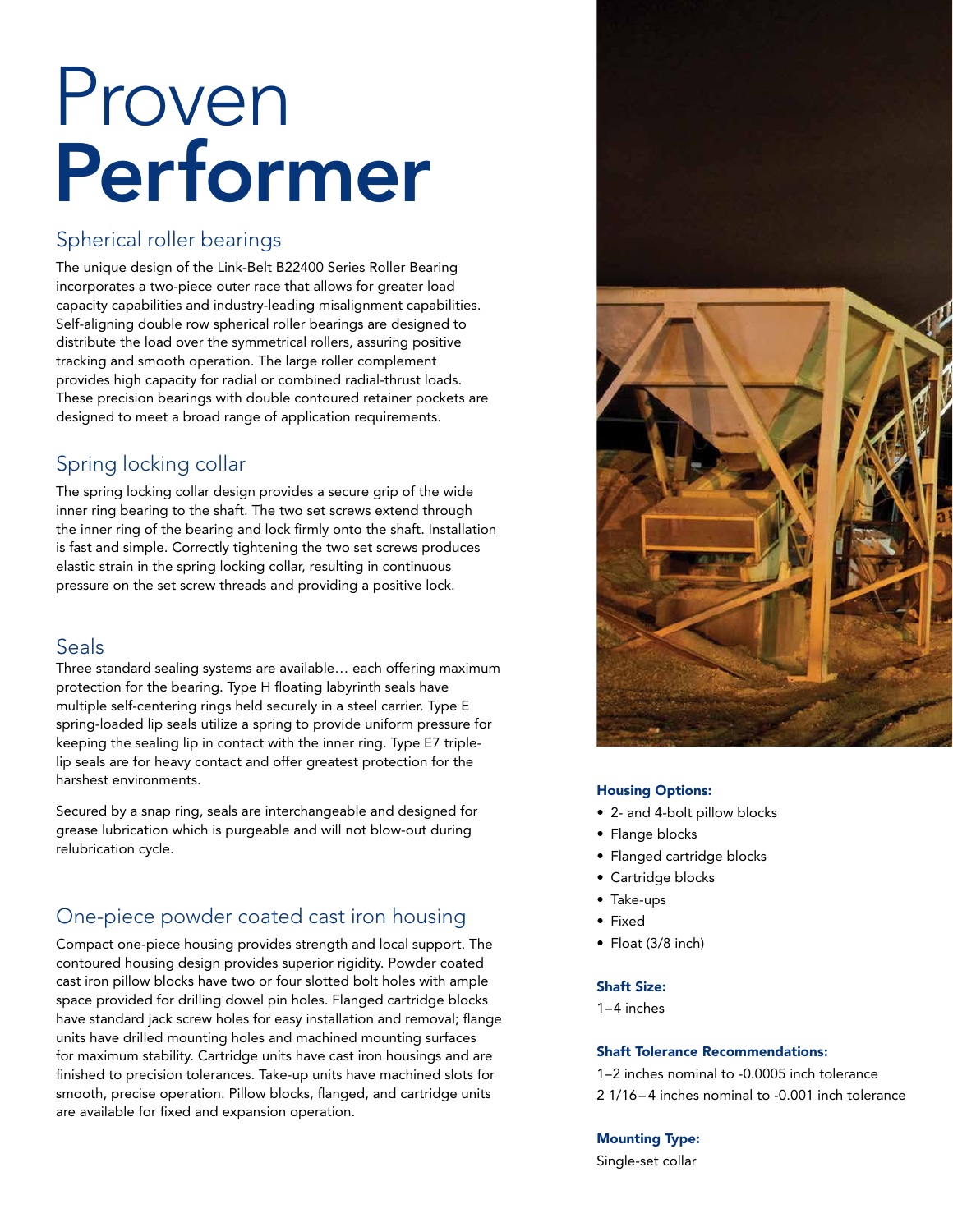

#### Features and Benefits:

- Spring locking collar locks inner ring securely to shaft
- Choice of three seals, floating labyrinth Type H and Springloaded Type E and triple lip Type E7
- Heavy-contact seal available for harsh environments
- Long inner ring for high stability and load support
- Self-aligning double row spherical roller bearing adjusts +/-2° to allow for alignment variations between shaft and supporting structure
- Double contoured retainer pockets assure accurate roller guidance and positive roller control
- Sturdy, compact one-piece cast iron housing unit
- Slotted bolt holes in pillow block bases facilitate mounting; bottom of base machined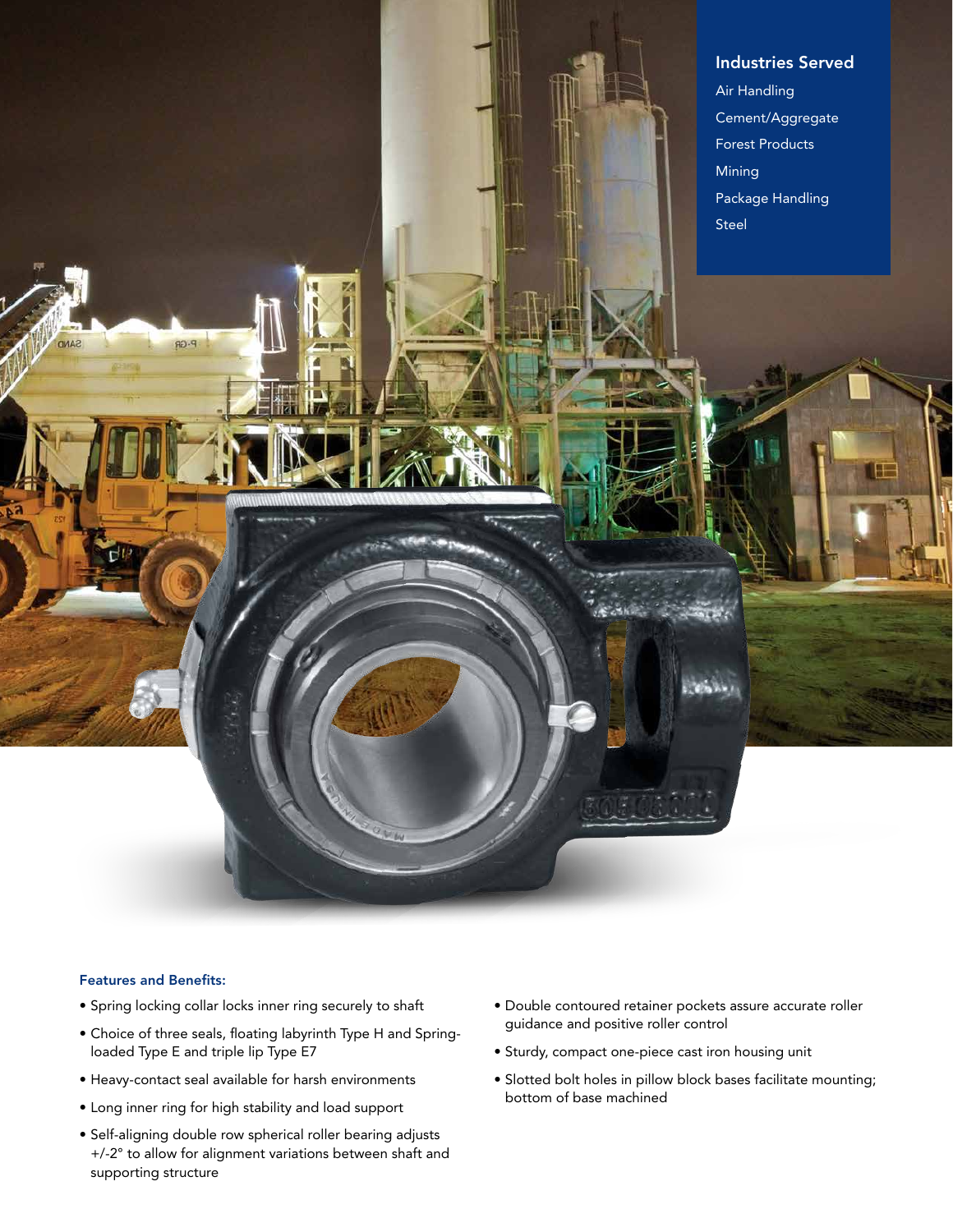

#### Bearing Dimensions

|                  |                  | <b>Expansion</b>        |                 |                                              | Fixed                  |                                              | A           | В                                             |                                                                   |                 |                                                                                                                                                                                                                                      |                                 |               |                               |                                                                                                    |   |                                           |                                        |                   |
|------------------|------------------|-------------------------|-----------------|----------------------------------------------|------------------------|----------------------------------------------|-------------|-----------------------------------------------|-------------------------------------------------------------------|-----------------|--------------------------------------------------------------------------------------------------------------------------------------------------------------------------------------------------------------------------------------|---------------------------------|---------------|-------------------------------|----------------------------------------------------------------------------------------------------|---|-------------------------------------------|----------------------------------------|-------------------|
| <b>Size Code</b> | Shaft<br>Dia.    | Part<br>Number          | L               | S                                            | Part<br>Number         | L                                            | s           | <b>Base to</b><br><b>Centerline</b><br>Height | <b>Distance</b><br><b>Between</b><br><b>Bolt Holes</b>            | C               | D                                                                                                                                                                                                                                    | Е                               | F             | н                             | м                                                                                                  | P | U                                         | W                                      | Approx.<br>Weight |
| B416             | $\mathbf{1}$     | PEB22416H               | $3\frac{5}{16}$ | $^{5}/_{8}$                                  | PB22416H               | $3^{1/8}$                                    | $^{5}/_{8}$ | $1\frac{9}{16}$                               | $4^{3}/_{8}$                                                      | $5^{15}/_{16}$  | $2\frac{9}{16}$                                                                                                                                                                                                                      | $2^{1/16}$                      | $^{3}/_{8}$   | $^{7}/_{8}$                   | $1^{3}/4$                                                                                          |   |                                           | $17/32$ 1 $9/16$ 1 $29/32$             | 5.00              |
|                  | 25.00            | PEB224M25H              |                 | 84.10 15.90                                  | PB224M25H              | 79.40 15.90                                  |             | 39.67                                         | 111.10                                                            | 150.80          | 65.09                                                                                                                                                                                                                                | 52.40                           | 10.00         | 22.20                         | 44.40                                                                                              |   |                                           | 13.50 39.70 48.40                      | 2.10              |
| B420             | $1 \frac{3}{16}$ | PEB22419H               | $3^{5}/s$       | $^{5}/_{8}$                                  | PB22419H               | $3^{1/2}$                                    | $^{5}/_{8}$ | $1^{3}/4$                                     | $4^{3}/_{4}$                                                      |                 | $6\frac{5}{16}$ $2\frac{11}{16}$ $2\frac{3}{16}$                                                                                                                                                                                     |                                 | $\frac{3}{8}$ |                               | $1\frac{1}{16}$ $1\frac{31}{32}$ $\frac{17}{32}$ $1\frac{5}{8}$ $1\frac{31}{32}$                   |   |                                           |                                        | 6.00              |
|                  | $1^{1}/4$        | PEB22420H               |                 |                                              | PB22420H               |                                              |             |                                               |                                                                   |                 |                                                                                                                                                                                                                                      |                                 |               |                               |                                                                                                    |   |                                           |                                        |                   |
|                  | 30.00            | PEB224M30H              | 92.10 15.90     |                                              | PB224M30H              | 88.90 15.90                                  |             | 44.45                                         | 120.60                                                            |                 | 160.30 68.26 55.60 10.00 27.00 50.00 13.50 41.30 50.00                                                                                                                                                                               |                                 |               |                               |                                                                                                    |   |                                           |                                        | 2.90              |
| B424             | 17/16            | PEB22423H               | $3^{7}/_8$      | $^{7}/_8$                                    | PB22423H               | $-3$ $11/16$ $13/16$                         |             | $1^{7}/_8$                                    | 5                                                                 | $6\frac{9}{16}$ | $2^{7}/s$                                                                                                                                                                                                                            | $2\frac{1}{4}$                  | $\frac{1}{2}$ |                               | $1\frac{3}{16}$ $2\frac{5}{16}$                                                                    |   | $2^{1}/_{32}$ 1 $2^{5}/_{32}$ 2 $3/_{16}$ |                                        | 7.00              |
|                  | $1 \frac{1}{2}$  | PEB22424H               |                 |                                              | PB22424H               |                                              |             |                                               |                                                                   |                 |                                                                                                                                                                                                                                      |                                 |               |                               |                                                                                                    |   |                                           |                                        |                   |
|                  | 35.00            | PEB224M35H              |                 | 98.40 22.22                                  | PB224M35H              | 93.70 20.60                                  |             | 47.62                                         | 127.00                                                            |                 | 166.69 73.02 57.20 12.00 30.20 58.70 16.70 45.20 55.60                                                                                                                                                                               |                                 |               |                               |                                                                                                    |   |                                           |                                        | 3.20              |
| B428             | $1^{5}/8$        | PEB22426H               |                 | $^{7}/_{8}$                                  | PB22426H               | $4^{1}/_{4}$ $1^{3}/_{16}$                   |             |                                               | $5 \frac{1}{2}$                                                   | $7^{1}/s$       | $3^{1}/8$                                                                                                                                                                                                                            | $2^{1/2}$                       |               |                               | $\frac{1}{2}$ 1 $\frac{5}{16}$ 2 $\frac{19}{32}$ $\frac{21}{32}$ 1 $\frac{29}{32}$ 2 $\frac{1}{4}$ |   |                                           |                                        | 10.00             |
|                  | $1^{11}/_{16}$   | PEB22427H               | $4^{3}/_{8}$    |                                              | PB22427H               |                                              |             | $2^{1/8}$                                     |                                                                   |                 |                                                                                                                                                                                                                                      |                                 |               |                               |                                                                                                    |   |                                           |                                        |                   |
|                  | $1^{3}/4$        | PEB22428H               |                 |                                              | PB22428H               |                                              |             |                                               |                                                                   |                 |                                                                                                                                                                                                                                      |                                 |               |                               |                                                                                                    |   |                                           |                                        |                   |
|                  | 40.00            | PEB224M40H 111.10 22.22 |                 |                                              | PB224M40H 108.00 20.60 |                                              |             | 53.98                                         | 139.70                                                            |                 | 180.98 79.38 63.50 12.00 33.30 65.90 16.70 48.40 57.20                                                                                                                                                                               |                                 |               |                               |                                                                                                    |   |                                           |                                        | 4.70              |
| B432             | $1^{15}/_{16}$   | PEB22431H               | $4\frac{9}{16}$ | 15/16                                        | PB22431H               | $4\frac{9}{16}$ $\frac{15}{16}$              |             | $2^{1/4}$                                     | $6\frac{1}{4}$                                                    | $8 \frac{1}{8}$ | $3^{1/8}$                                                                                                                                                                                                                            | $2^{1/2}$                       | $\frac{5}{8}$ | $1 \frac{3}{8}$               | $2^{7}/_8$                                                                                         |   | $21/32$ 1 $29/32$ 2 $9/32$                |                                        | 12.00             |
|                  | $\overline{2}$   | PEB22432H               |                 |                                              | PB22432H               |                                              |             |                                               |                                                                   |                 |                                                                                                                                                                                                                                      |                                 |               |                               |                                                                                                    |   |                                           |                                        |                   |
|                  | 45.00            | PEB224M45H              | 115.90 23.80    |                                              | PB224M45H              | 115.90 23.80                                 |             | 57.15                                         | 158.80                                                            |                 | 206.38 79.38 63.50 16.00 34.90 73.00 16.70 48.40 57.90                                                                                                                                                                               |                                 |               |                               |                                                                                                    |   |                                           |                                        | 5.50              |
|                  | 50.00            | PEB224M50H              |                 |                                              | PB224M50H              |                                              |             |                                               |                                                                   |                 |                                                                                                                                                                                                                                      |                                 |               |                               |                                                                                                    |   |                                           |                                        | 5.20              |
| B436             | $2^{3}/_{16}$    | PEB22435H               | 5               | 15/16                                        | PB22435H               | 5                                            | 15/16       | $2^{1/2}$                                     | $6^{3}/4$                                                         | $8^{5}/s$       | $3\frac{5}{16}$ $2\frac{9}{16}$                                                                                                                                                                                                      |                                 | $^{5}/_{8}$   | $1\frac{5}{8}$ $3\frac{1}{4}$ |                                                                                                    |   | $25/32$ 2 $1/16$ 2 $7/16$                 |                                        | 14.00             |
|                  | $2^{1/4}$        | PEB22436H               |                 |                                              | PB22436H               |                                              |             |                                               |                                                                   |                 |                                                                                                                                                                                                                                      |                                 |               |                               |                                                                                                    |   |                                           |                                        |                   |
|                  | 55.00            | PEB224M55H 127.00 23.80 |                 |                                              | PB224M55H 127.00 23.80 |                                              |             | 63.50                                         | 171.40                                                            |                 | 219.08 84.14 65.10 16.00 41.30 82.60 19.80 52.40 61.90                                                                                                                                                                               |                                 |               |                               |                                                                                                    |   |                                           |                                        | 6.50              |
|                  | $2\frac{7}{16}$  | PEB22439H               | $5 \frac{1}{2}$ | 15/16                                        | PB22439H               | $5\frac{1}{2}$ $\frac{15}{16}$               |             | $2^{3}/4$                                     | $7 \frac{1}{8}$                                                   | $9\frac{1}{8}$  |                                                                                                                                                                                                                                      | $3\frac{1}{2}$ $2\frac{11}{16}$ | 5/8           |                               | $1\frac{5}{8}$ 3 $\frac{9}{16}$                                                                    |   | $27/32$ $23/16$ $29/16$                   |                                        | 17.00             |
| <b>B440</b>      | $2^{1/2}$        | PEB22440H               |                 |                                              | PB22440H               |                                              |             |                                               |                                                                   |                 |                                                                                                                                                                                                                                      |                                 |               |                               |                                                                                                    |   |                                           |                                        |                   |
|                  | 60.00            | PEB224M60H 139.70 23.80 |                 |                                              | PB224M60H 139.70 23.80 |                                              |             | 69.85                                         | 181.00                                                            |                 | 231.78 88.90 68.30 16.00 41.30 90.50 21.40 55.60 65.10                                                                                                                                                                               |                                 |               |                               |                                                                                                    |   |                                           |                                        | 8.00              |
| <b>B448</b>      | $2^{11}/_{16}$   | PEB22443H               |                 | $6^{7}/_{16}$ 1 <sup>1</sup> / <sub>16</sub> | PB22443H               | $6^{7}/_{16}$ 1 $1/_{16}$                    |             | $3^{1}/_{4}$                                  | $8\frac{1}{8}$                                                    | $10^{7}/_{16}$  | $\overline{4}$                                                                                                                                                                                                                       | $3^{3}/_{16}$                   |               |                               |                                                                                                    |   |                                           | $2^7/_{32}$ 2 $^7/_{16}$ 2 $2^5/_{32}$ | 29.00             |
|                  | $2^{3}/4$        | PEB22444H               |                 |                                              | PB22444H               |                                              |             |                                               |                                                                   |                 |                                                                                                                                                                                                                                      |                                 | $^{3}/_{4}$   | 2                             | $4\frac{1}{16}$                                                                                    |   |                                           |                                        |                   |
|                  | $2^{15}/_{16}$   | PEB22447H               |                 |                                              | PB22447H               |                                              |             |                                               |                                                                   |                 |                                                                                                                                                                                                                                      |                                 |               |                               |                                                                                                    |   |                                           |                                        | 27.00             |
|                  | 3                | PEB22448H               |                 |                                              | PB22448H               |                                              |             |                                               |                                                                   |                 |                                                                                                                                                                                                                                      |                                 |               |                               |                                                                                                    |   |                                           |                                        |                   |
|                  | 65.00            | PEB224M65H              |                 |                                              | PB224M65H              |                                              |             | 82.55                                         | 206.40                                                            |                 | 265.10 101.60 81.00 20.00 57.20 103.20 21.40 61.90 70.60                                                                                                                                                                             |                                 |               |                               |                                                                                                    |   |                                           |                                        | 13.20             |
|                  | 70.00            | PEB224M70H 163.50 27.00 |                 |                                              | PB224M70H 163.50 27.00 |                                              |             |                                               |                                                                   |                 |                                                                                                                                                                                                                                      |                                 |               |                               |                                                                                                    |   |                                           |                                        | 13.00             |
|                  | 75.00            | PEB224M75H              |                 |                                              | PB224M75H              |                                              |             |                                               |                                                                   |                 |                                                                                                                                                                                                                                      |                                 |               |                               |                                                                                                    |   |                                           |                                        | 12.50             |
| B456             | $3^{3}/_{16}$    | PEB22451H               | $7 \frac{1}{2}$ |                                              | PB22451H               | $7\frac{1}{2}$ 1 <sup>5</sup> / <sub>8</sub> |             | $3^{3}/_{4}$                                  | 10                                                                | 13              | $4^{3}/_{8}$                                                                                                                                                                                                                         | $3^{7}/_{16}$                   | $^{7}/_8$     |                               | $2^{1}/_4$ $4^{29}/_{32}$ $15/_{16}$ $2^{21}/_{32}$                                                |   |                                           | 3                                      | 43.00             |
|                  | $3\frac{7}{16}$  | PEB22455H               |                 | $1\frac{5}{8}$                               | PB22455H               |                                              |             |                                               |                                                                   |                 |                                                                                                                                                                                                                                      |                                 |               |                               |                                                                                                    |   |                                           |                                        | 42.00             |
|                  | $3^{1/2}$        | PEB22456H               |                 | 190.50 41.30                                 | PB22456H               | $-190.50$ 41.30 95.25                        |             |                                               | 254.00 330.20 111.12 87.30 24.00 57.20 124.60 23.80 67.50 76.20 - |                 |                                                                                                                                                                                                                                      |                                 |               |                               |                                                                                                    |   |                                           |                                        | 41.00             |
|                  | 80.00            | PEB224M80H              |                 |                                              | PB224M80H              |                                              |             |                                               |                                                                   |                 |                                                                                                                                                                                                                                      |                                 |               |                               |                                                                                                    |   |                                           |                                        | 19.60             |
|                  | 85.00            | PEB224M85H              |                 |                                              | PB224M85H              |                                              |             |                                               |                                                                   |                 |                                                                                                                                                                                                                                      |                                 |               |                               |                                                                                                    |   |                                           |                                        | 19.10             |
| B464             | $3^{11}/_{16}$   | PEB22459H               |                 | $8^{1}/2$ $2^{1}/4$                          | PB22459H               | $8^{1}/2$ $2^{1}/4$                          |             | $4^{1}/_{4}$                                  | $11^{3}/4$                                                        |                 | $15\frac{1}{4}$ $5\frac{1}{16}$ $4\frac{3}{16}$ 1 $2\frac{5}{8}$ $5\frac{5}{8}$ 1 $\frac{1}{16}$ 3 $\frac{1}{16}$ 3 $\frac{7}{16}$                                                                                                   |                                 |               |                               |                                                                                                    |   |                                           |                                        | 61.00             |
|                  | $3^{15}/_{16}$   | PEB22463H               |                 |                                              | PB22463H               |                                              |             |                                               |                                                                   |                 |                                                                                                                                                                                                                                      |                                 |               |                               |                                                                                                    |   |                                           |                                        | 59.00             |
|                  | $\overline{4}$   | PEB22464H               |                 |                                              | PB22464H               |                                              |             |                                               |                                                                   |                 |                                                                                                                                                                                                                                      |                                 |               |                               |                                                                                                    |   |                                           |                                        |                   |
|                  | 90.00            | PEB224M90H              | 215.90 57.20    |                                              | PB224M90H              |                                              |             | 215.90 57.20 107.95                           | 298.40                                                            |                 |                                                                                                                                                                                                                                      |                                 |               |                               | 387.40 128.59 106.40 24.00 66.70 142.90 27.00 77.80 87.30                                          |   |                                           |                                        | 28.70             |
|                  | 100.00           | PEB224M100H             |                 |                                              | PB224M100H             |                                              |             |                                               |                                                                   |                 |                                                                                                                                                                                                                                      |                                 |               |                               |                                                                                                    |   |                                           |                                        | 26.90             |
| <b>B464L</b>     | $3^{15}/_{16}$   | $\sim$                  |                 |                                              | PLB22463H              | - 8 <sup>3</sup> /8 1 <sup>7</sup> /8        |             | $4^{1}/s$                                     | $10^{7}/\mathrm{s}$                                               |                 | $14^{1}/_4$ 5 <sup>1</sup> / <sub>16</sub> 4 <sup>3</sup> / <sub>16</sub> 1 2 <sup>1</sup> / <sub>2</sub> 5 <sup>5</sup> / <sub>8</sub> 1 <sup>1</sup> / <sub>16</sub> 3 <sup>1</sup> / <sub>16</sub> 3 <sup>7</sup> / <sub>16</sub> |                                 |               |                               |                                                                                                    |   |                                           |                                        | 58.00             |
|                  | $\overline{4}$   |                         |                 |                                              | PLB22464H              |                                              |             |                                               |                                                                   |                 |                                                                                                                                                                                                                                      |                                 |               |                               |                                                                                                    |   |                                           |                                        |                   |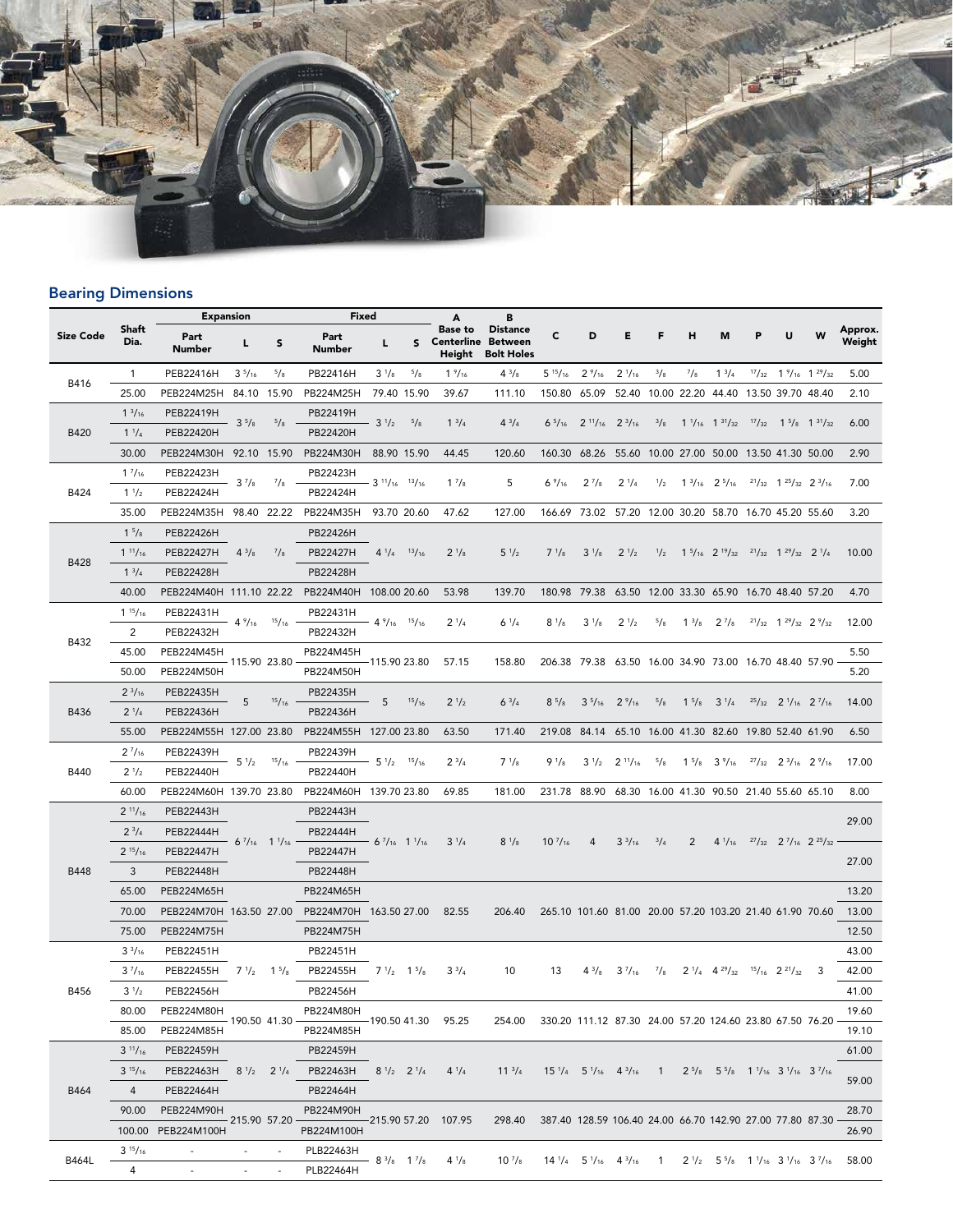



| <b>Shaft Size</b><br>(inches) | # of Bolts     |           | Link-Belt B22400 SERIES |             | Dodge S-2000     |                 | <b>SKF SYR SERIES</b> |  |  |  |
|-------------------------------|----------------|-----------|-------------------------|-------------|------------------|-----------------|-----------------------|--|--|--|
|                               |                | Fixed     | <b>Expansion</b>        | Fixed       | <b>Expansion</b> | Fixed           | <b>Expansion</b>      |  |  |  |
| 1                             | $\overline{2}$ | PB22416H  | PEB22416H               | <b>NONE</b> | <b>NONE</b>      | <b>NONE</b>     | <b>NONE</b>           |  |  |  |
| $1 - 3/16$                    | $\overline{2}$ | PB22419H  | PEB22419H               | P2BS2103R   | P2BS2103RE       | <b>NONE</b>     | <b>NONE</b>           |  |  |  |
| $1 - 1/4$                     | 2              | PB22420H  | PEB22420H               | P2BS2104R   | P2BS2104RE       | <b>NONE</b>     | <b>NONE</b>           |  |  |  |
| $1 - 7/16$                    | $\sqrt{2}$     | PB22423H  | PEB22423H               | P2BS2107R   | P2BS2107RE       | <b>SYR1716H</b> | SYR1716               |  |  |  |
| $1 - 1/2$                     | $\overline{2}$ | PB22424H  | PEB22424H               | P2BS2108R   | P2BS2108RE       | SYR112H         | <b>SYR112</b>         |  |  |  |
| $1 - 5/8$                     | $\overline{2}$ | PB22426H  | PEB22426H               | P2BS2110R   | P2BS2110RE       | <b>NONE</b>     | <b>NONE</b>           |  |  |  |
| $1 - 11/16$                   | $\overline{c}$ | PB22427H  | PEB22427H               | P2BS2111R   | P2BS2111RE       | SYR11116H       | SYR11116              |  |  |  |
| $1 - 3/4$                     | $\overline{2}$ | PB22428H  | PEB22428H               | P2BS2112R   | P2BS2112RE       | SYR134H         | <b>SYR134</b>         |  |  |  |
| $1 - 15/16$                   | 2              | PB22431H  | PEB22431H               | P2BS2115R   | P2BS2115RE       | SYR11516H       | SYR11516              |  |  |  |
| $1 - 15/16$                   | $\overline{4}$ | PB22431FH | PEB22431FH              | P4BS2115R   | P4BS2115RE       | <b>NONE</b>     | <b>NONE</b>           |  |  |  |
| 2                             | $\overline{c}$ | PB22432H  | PEB22432H               | P2BS2200R   | P2BS2200RE       | SYR2H           | SYR <sub>2</sub>      |  |  |  |
| $\overline{c}$                | $\overline{4}$ | PB22432FH | PEB22432FH              | P4BS2200R   | P4BS2200RE       | <b>NONE</b>     | <b>NONE</b>           |  |  |  |
| $2 - 3/16$                    | $\overline{c}$ | PB22435H  | PEB22435H               | P2BS2203R   | P2BS2203RE       | SYR2316H        | SYR2316               |  |  |  |
| $2 - 3/16$                    | $\overline{4}$ | PB22435FH | PEB22435FH              | P4BS2203R   | P4BS2203RE       | <b>NONE</b>     | <b>NONE</b>           |  |  |  |
| $2 - 1/4$                     | 2              | PB22436H  | PEB22436H               | P2BS2204R   | P2BS2204RE       | SYR214H         | SYR214                |  |  |  |
| $2 - 1/4$                     | $\overline{4}$ | PB22436FH | PEB22436FH              | P4BS2204R   | P4BS2204RE       | <b>NONE</b>     | <b>NONE</b>           |  |  |  |
| $2 - 7/16$                    | 2              | PB22439H  | PEB22439H               | P2BS2207R   | P2BS2207RE       | SYR2716H        | SYR2716               |  |  |  |
| $2 - 7/16$                    | $\overline{4}$ | PB22439FH | <b>PEB22439FH</b>       | P4BS2207R   | P4BS2207RE       | <b>NONE</b>     | <b>NONE</b>           |  |  |  |
| $2 - 1/2$                     | 2              | PB22440H  | PEB22440H               | P2BS2208R   | P2BS2208RE       | SYR212H         | SYR212                |  |  |  |
| $2 - 1/2$                     | $\overline{4}$ | PB22440FH | <b>PEB22440FH</b>       | P4BS2208R   | P4BS2208RE       | <b>NONE</b>     | <b>NONE</b>           |  |  |  |
| $2 - 11/16$                   | $\overline{2}$ | PB22443H  | PEB22443H               | P2BS2211R   | P2BS2211RE       | SYR21116H       | SYR21116              |  |  |  |
| $2 - 11/16$                   | $\overline{4}$ | PB22443FH | <b>PEB22443FH</b>       | P4BS2211R   | P4BS2211RE       | <b>NONE</b>     | <b>NONE</b>           |  |  |  |
| $2 - 3/4$                     | 2              | PB22444H  | PEB22444H               | P2BS2212R   | P2BS2212RE       | SYR234H         | <b>SYR234</b>         |  |  |  |
| $2 - 3/4$                     | $\overline{4}$ | PB22444FH | <b>PEB22444FH</b>       | P4BS2212R   | P4BS2212RE       | <b>NONE</b>     | <b>NONE</b>           |  |  |  |
| $2 - 15/16$                   | $\overline{2}$ | PB22447H  | PEB22447H               | P2BS2215R   | P2BS2215RE       | SYR21516H       | SYR21516              |  |  |  |
| $2 - 15/16$                   | $\overline{4}$ | PB22447FH | <b>PEB22447FH</b>       | P4BS2215R   | P4BS2215RE       | <b>NONE</b>     | <b>NONE</b>           |  |  |  |
| 3                             | $\overline{2}$ | PB22448H  | PEB22448H               | P2BS2300R   | P2BS2300RE       | SYR3H           | SYR3                  |  |  |  |
| 3                             | $\overline{4}$ | PB22448FH | <b>PEB22448FH</b>       | P4BS2300R   | P4BS2300RE       | <b>NONE</b>     | <b>NONE</b>           |  |  |  |
| $3 - 3/16$                    | $\overline{2}$ | PB22451H  | PEB22451H               | P2BS2303R   | P2BS2303RE       | <b>NONE</b>     | <b>NONE</b>           |  |  |  |
| $3 - 3/16$                    | $\overline{4}$ | PB22451FH | PEB22451FH              | P4BS2303R   | P4BS2303RE       | <b>NONE</b>     | <b>NONE</b>           |  |  |  |
| $3 - 7/16$                    | 2              | PB22455H  | PEB22455H               | P2BS2307R   | P2BS2307RE       | SYR3716H        | SYR3716               |  |  |  |
| $3 - 7/16$                    | $\overline{4}$ | PB22455FH | PEB22455FH              | P4BS2307R   | P4BS2307RE       | <b>NONE</b>     | <b>NONE</b>           |  |  |  |
| $3 - 1/2$                     | 2              | PB22456H  | PEB22456H               | P2BS2308R   | P2BS2308RE       | SYR312H         | SYR312                |  |  |  |
| $3 - 1/2$                     | $\overline{4}$ | PB22456FH | <b>PEB22456FH</b>       | P4BS2308R   | P4BS2308RE       | <b>NONE</b>     | <b>NONE</b>           |  |  |  |
| $3 - 11/16$                   | 2              | PB22459H  | PEB22459H               | P2BS2311R   | P2BS2311RE       | SYR31116H       | SYR31116              |  |  |  |
| $3-11/16$                     | $\overline{4}$ | PB22459FH | <b>PEB22459FH</b>       | P4BS2311R   | P4BS2311RE       | <b>NONE</b>     | <b>NONE</b>           |  |  |  |
| $3 - 15/16$                   | 2              | PB22463H  | PEB22463H               | P2BS2315R   | P2BS2315RE       | SYR31516H       | SYR31516              |  |  |  |
| $3-15/16$                     | 4              | PB22463FH | PEB22463FH              | P4BS2315R   | P4BS2315RE       | <b>NONE</b>     | <b>NONE</b>           |  |  |  |
| 4                             | $\overline{c}$ | PB22464H  | PEB22464H               | P2BS2400R   | P2BS2400RE       | SYR4H           | SYR4                  |  |  |  |
| $\overline{4}$                | $\overline{4}$ | PB22464FH | PEB22464FH              | P4BS2400R   | P4BS2400RE       | <b>NONE</b>     | <b>NONE</b>           |  |  |  |